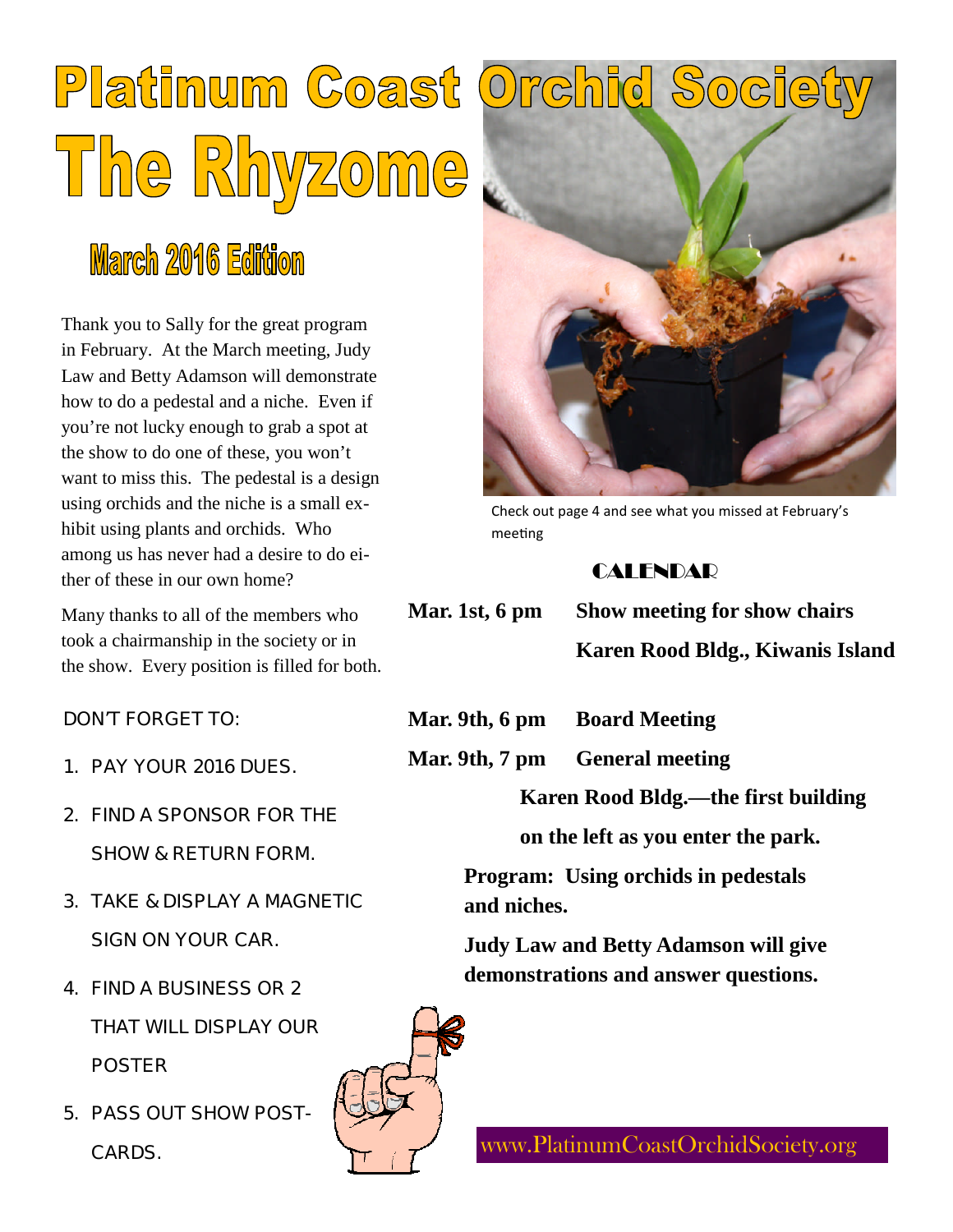## GREAT PLACES FOR MEMBERS TO FIND INFORMATION ON ORCHIDS:

1. Programs—Take notes—someday they will make sense

2. AOS Magazine articles. "Orchids" is available at every meeting.

3. Members— Ask longtime members about orchids, but realize that your yard and potting choices are key. We all use trial and error to succeed.

4. Internet sites—**www.aos.org**—This AOS site has the answer to almost any question.

5. Rambles at members' homes to help you identify the best way to grow your orchids.

PCOS is an affiliate of the **American Orchid Society (AOS).** There's an abundance of information on the AOS website. Please visit www.aos.org for articles, advice on growing orchids, and lots of free information.

Ask Betty Adamson for an application if you're interested in joining.

For all current members, remember that your renewal notice will arrive in the Orchid Magazine prior to your month of renewal.

#### www.aos.org

#### UPCOMING FLORIDA SHOWS

**Mar. 4-6**—Key West Orchid Society Show Martin County Orchid Society Show, Stuart

- Mar. 5-6—Tampa Bay Orchid Society Show
- Mar. 11-13—Gulf Coast Orchid Show, Naples Orchid Society of Coral Gables Show
- Mar. 18-20—Port St. Lucie Orchid Show
- Mar. 19-20—Orchid Lovers of Spring Hill
- Mar. 26-27-Flamingo Gardens Orchid Show

Davie, FL

#### Dues

The new year means the treasurer will collect your 2016 dues. You may give your dues to Margaret, our new treasurer, at the meetings, or you may send her a check. Those members who joined at the show in 2015 do not owe dues this year, due to the show special. The newsletter will continue to go out to everyone currently on the membership list through April of this year. After that, the membership list will be updated. The dues continue to be \$15 per member or \$25 for a couple living in the same household.

## **SUNSHINE**

Best wishes to Barry Kennedy as he continues his medical treatment

John Hicks was improved enough to attend the recent meeting, he'll soon resume his treatment. We continue to send get well wishes to Camille Theobald.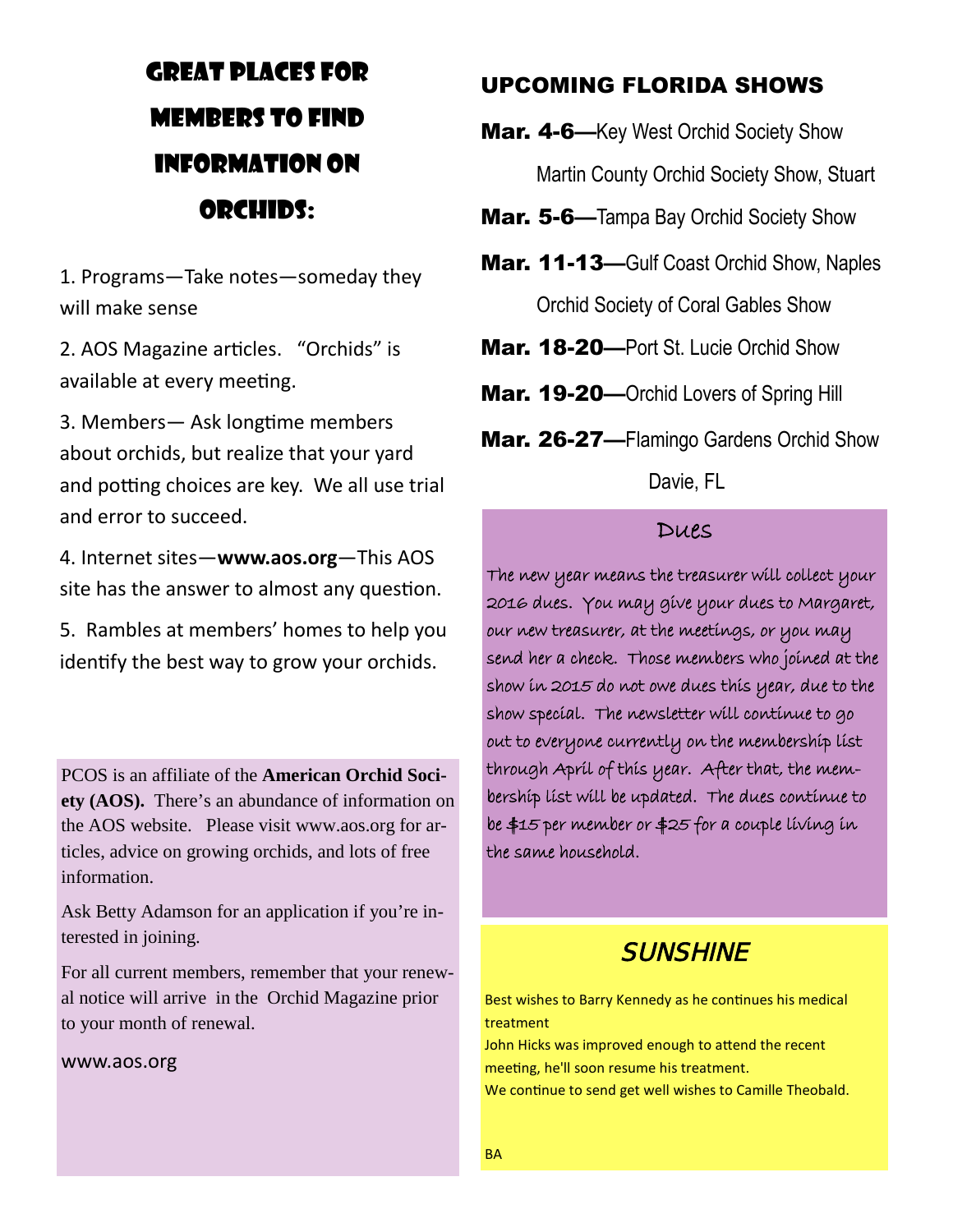## **2016 PCOS OFFICERS & CHAIRS**

## **PRESIDENT**

**Dave Colchin**

**720-5000 President@PlatinumCoastOrchidSociety.org**

## **VICE PRESIDENT**

**Jodi Kittleson 608-575-6005 VP@PlatinumCoastOrchidSociety.org**

## **TREASURER**

**Margaret Croucher 454-4067 Treasurer@PlatinumCoastOrchidSociety.org**

## **SECRETARY**

**Elaine DeRiso 407-509-8976 Secretary@PlatinumCoastOrchidSociety.org**

**DIRECTOR serving for Past President Nadine Kern**

# **DIRECTORS**

**Joann Amos (2015-2016) Walter Bryant (2016-2017) Clive Gay (2016-2017) Maria Maloney (2016)**

**PLANT FORUM**

**Betty Adamson**

**MEMBERSHIP**

**Margaret Croucher**

**NEWSLETTER EDITOR**

**Patti Scholes**

**LIBRARY**

**Sally Pancoast**

**SUNSHINE**

**Betty Adamson**

**GREETER Christina Rovira**

**PROGRAMS**

**Judy Law**

**PHOTOGRAPHERS**

**Jan Castillo**

**Charlie Scholes**

**AOS LIAISON**

**Betty Adamson**

**RAFFLE Mary Beth Phelps**

**Karen Snee**

**PUBLICITY**

**Diane Collins**

**REFRESHMENTS**

**Kathy Jacobson**

**SHOW CHAIR**

**Betty Adamson**

**Thank you, Kathy, for the great refreshments at February's meeting.**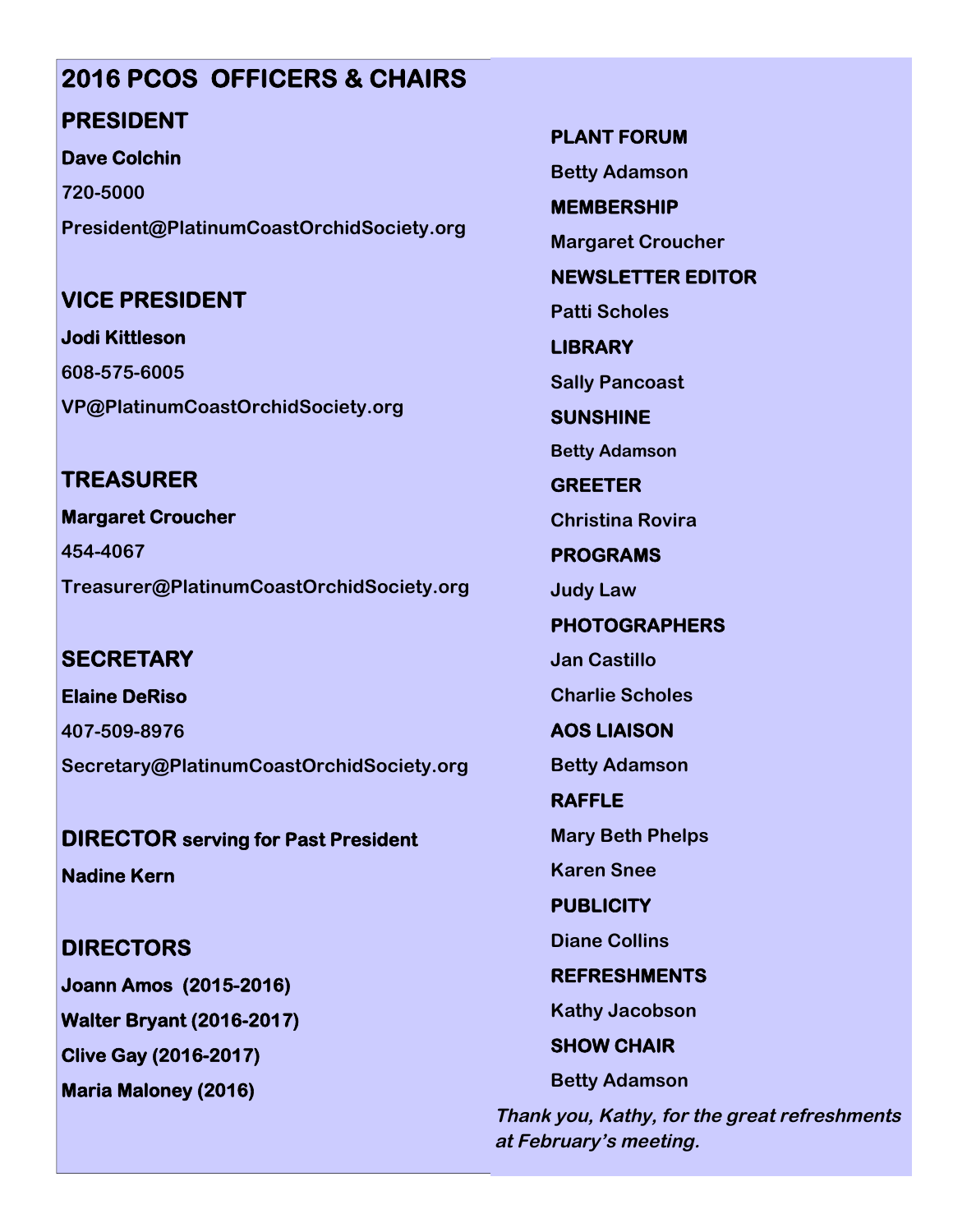

How to Pot a Seedling

Mix together 4 different seedlings, Sally, some potting medium and the PCOS. What do you have?

A GOOD TIME AND SOME ORCHIDS TO TAKE HOME!!!!





Den. Alexandrae x Hisako Haraguchi Den. Stephen Batchelor x Nida Den. Peter Shen x Little Atro Den. Micro Chip x Roy Tokunaga 'Spot'

Many thanks to Sally Pancoast for her great hands-on presentation.